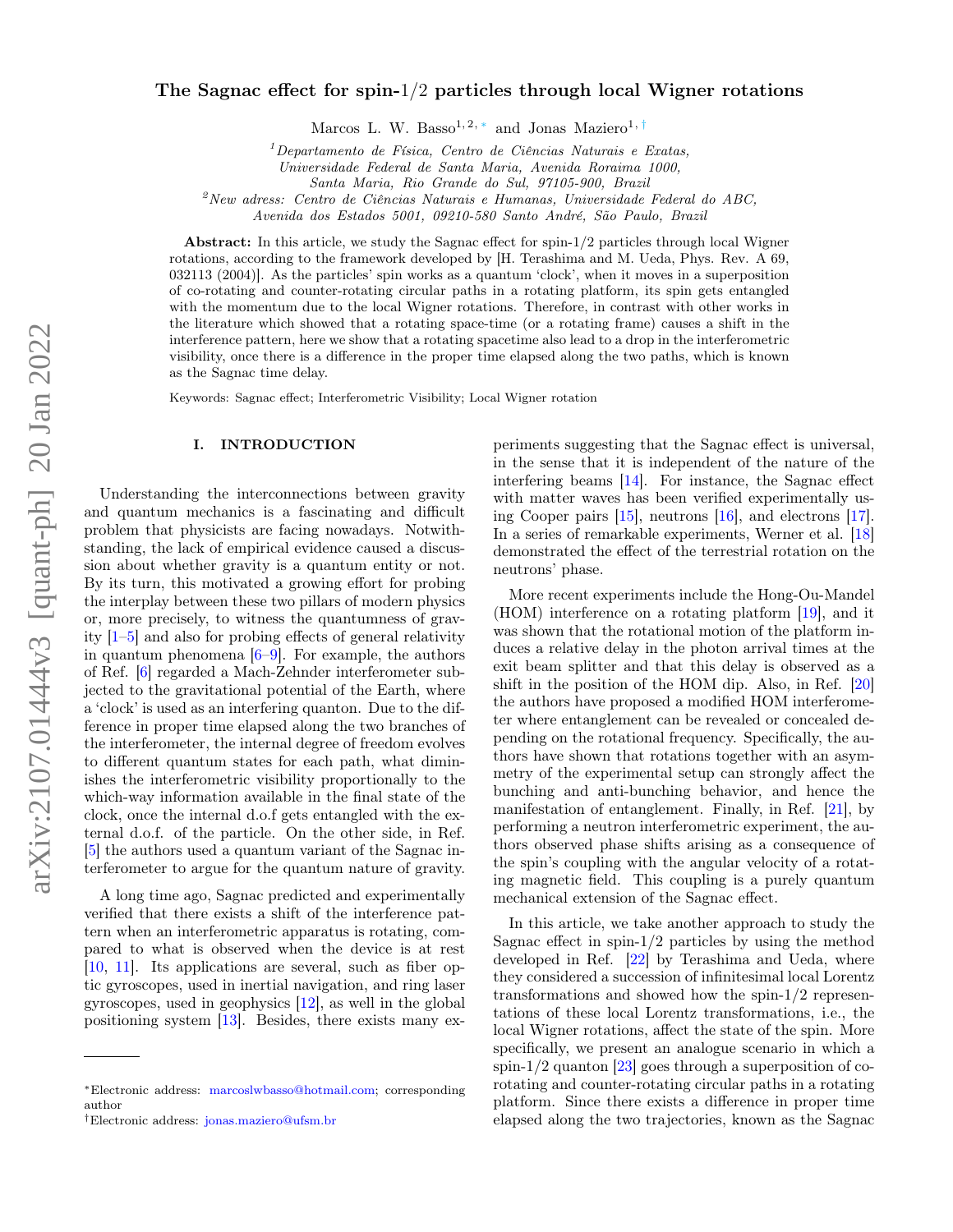time delay, the spin evolves to different quantum states for each path of the interferometer, what leads to the degradation of the interferometric visibility given by the generation of entanglement between the spin and momentum d.o.f., as in Ref. [\[6\]](#page-6-2). So, our article follows the line of research towards exploring relativistic effects in quantum phenomena. More importantly, in contrast with the works mentioned above, which showed that a rotating space-time (or a rotating frame) cause a shift in the interference pattern, here we argue that a rotating spacetime also decreases the interferometric visibility, since the internal d.o.f gets entangled with the external d.o.f. of the quanton through the local Wigner rotations.

It is worth emphasizing here the difference in the approach we take compared to other works in the literature. For instance, in Ref. [\[17\]](#page-7-4), the authors described the Sagnac Effect in spin-1/2 particles through the WKB approximation, by assuming that the waves are propagating on macroscopic paths, such that they can be treated in a semiclassical way. From these assumptions, it is possible to derive an overall phase shift induced in the wave function. A similar approach was taken by Anandan in Ref. [\[24\]](#page-7-11), where the author applied a similar formalism for the Klein-Gordon equation, and thus for a spinless particle. Therefore, one can see that the standard approach so far in the literature is to obtain a phase shift to the overall wave function, without taking into account the effects on the internal degrees of freedom of the particle. And this is exactly what the local Lorentz transformation, through the local Wigner rotation, takes into account. Beyond that, Lorentz boosts, in general, can be regarded as controlled quantum operations where momentum plays the role of the control system, while the spin is taken as the target qubit. Therefore, Lorentz boosts perform global transformations on single particle systems, since if we have a superposition of momentum states and then a Lorentz boost is performed, the spin states get entangled with the momentum states, as argued by Peres and Terno in Ref. [\[25\]](#page-7-12).

The remainder of this article is organized in the fol-lowing manner. In Sec. [II,](#page-1-0) we review the spin- $1/2$ representations of the local Lorentz transformation in curved spacetimes/accelerated frames and obtain the local Wigner rotations for a quanton moving in a circular path in a rotating platform in Minkowski spacetime. In Sec. [III,](#page-3-0) we consider a spin-1/2 quanton in a Sagnac interferometer and show how the interferometric visibility is affected by spacetime effects. Thereafter, in Sec. [IV,](#page-5-0) we present our conclusions.

### <span id="page-1-0"></span>II. METHODOLOGY

#### A. Spin-1/2 particle states in vielbein frames

The investigation of the dynamics of spin-1/2 particles in gravitational fields, or in accelerated frames, demands the use of local reference frames (LRFs). These LRFs are

defined at every point of space-time using a tetrad field or vielbein, a set of four 4-vector fields which are linearly independent [\[26\]](#page-7-13). The space-time is a differential man-ifold M [\[27\]](#page-7-14). Thus, for each point  $p \in \mathcal{M}$ , it provides coordinate bases for the tangent,  $T_p(\mathcal{M})$ , and cotangent,  $T_p^*(\mathcal{M})$ , spaces. Theses bases are  $\{\partial_\mu\}$  and  $\{dx^\nu\}$ , respectively, and satisfy  $dx^{\nu}(\partial_{\mu}) := \partial_{\mu}x^{\nu} = \delta_{\mu}^{\nu}$ . So, the metric tensor can be recast as  $g = g_{\mu\nu}(x)dx^{\mu} \otimes dx^{\nu}$ . The elements of the metric tensor, defined by  $g_{\mu\nu}(x) =$  $g(\partial_\mu, \partial_\nu)$ , encode the gravitational field. Once the coordinate bases  $\{\partial_{\mu}\}\subset T_p(\mathcal{M})$  and  $\{dx^{\nu}\}\subset T^*_p(\mathcal{M})$  are not obligatorily orthonormal, one can set up any convenient basis. For instance, one can set up an orthonormal basis with respect to the pseudo-Riemannian manifold we are working on. In view of Ref. [\[28\]](#page-7-15), we use

$$
e_a = e_a^{\ \mu}(x)\partial_\mu, \quad e^a = e^a_{\ \mu}(x)dx^\mu,\tag{1}
$$

$$
\partial_{\mu} = e^a_{\ \mu}(x)e_a, \quad dx^{\mu} = e_a^{\ \mu}(x)e^a. \tag{2}
$$

For each  $p \in \mathcal{M}$ , the Minkowski metric tensor in the LRF,  $\eta_{ab} = \text{diag}(-1, 1, 1, 1)$ , and the space-time metric,  $g_{\mu\nu}(x)$ , are connected by the tetrad field as follows:

$$
g_{\mu\nu}(x)e_a^{\ \mu}(x)e_b^{\ \nu}(x) = \eta_{ab},\tag{3}
$$

<span id="page-1-1"></span>
$$
\eta_{ab}e^a_{\ \mu}(x)e^b_{\ \nu}(x) = g_{\mu\nu}(x),\tag{4}
$$

with

$$
e^{a}_{\ \mu}(x)e^{ \ \mu}_{b}(x) = \delta^{a}_{\ b}, \quad e^{a}_{\ \mu}(x)e^{ \ \nu}_{a}(x) = \delta^{ \ \nu}_{\mu}.
$$
 (5)

Throughout this article, Latin indices  $a, b, c, d, \cdots$  are utilized to coordinates in the LRF and Greek indices  $\mu, \nu, \cdots$  are used for the four general-coordinate labels. Repeated indices are summed over. The components of the vielbein transform objects from the the LRF,  $x^a$ , to the general coordinate system,  $x^{\mu}$ , and vice versa. So, the vielbein can be utilized to move the dependence of space-time curvature of the tensor fields toward the tetrad fields. Besides, Eq. [\(4\)](#page-1-1) demonstrates that the vielbein embodies all the space-time curvature information encoded in the metric tensor. In addition, the vielbein  $\{e_{a}^{\ \mu}(x), a=0,1,2,3\}$  is a set of four 4-vector fields, and transforms under local Lorentz transformations (LLTs) in the local system. The LRF is not unique, since it continues to be local under LLTs. Thus, a vielbein representation of a given metric is not defined in a unique manner, and different vielbein shall give the same metric tensor, provided that they are connected by LLTs [\[29\]](#page-7-16).

Here, we regard the Minkowski space-time in a rotating reference frame  $\Sigma$ , which revolves relative to  $\Sigma'$  around their common z-axis with constant angular velocity  $\omega$ . The coordinates in  $\Sigma$  are related to those in  $\Sigma'$  by [\[30\]](#page-7-17)

<span id="page-1-2"></span>
$$
t = t'
$$
,  $r = r'$ ,  $z = z'$ ,  $\phi = \phi' - \omega t'$ , (6)

such that the invariant line element reads

$$
ds^{2} = -(1 - \omega^{2} r^{2})dt^{2} + dr^{2} + dz^{2} + r^{2} d\phi^{2} + 2\omega r^{2} dt d\phi.
$$
\n(7)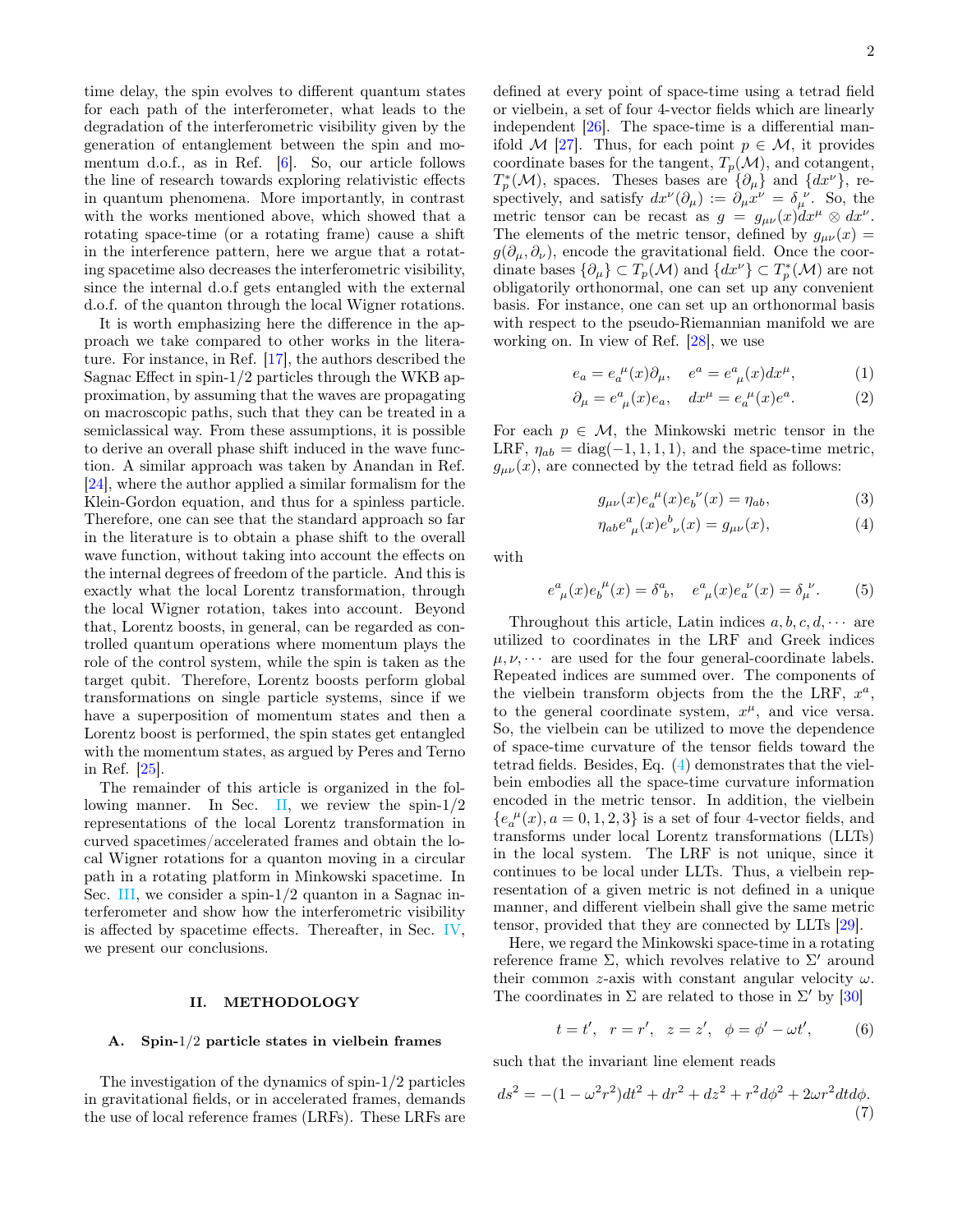We use  $c = 1$ . The form of the metric above is useful to define world lines of locally non-rotating observers which carry an orthonormal frame with them, i.e., we can define the following vielbein

$$
e_t^0 = 1
$$
,  $e_{r}^1 = 1$ ,  $e_z^2 = 1$ ,  $e_t^3 = \omega r$ ,  $e_{\phi}^3 = r$ . (8)

The other components are all null. Hereafter, only the non-vanishing components will be shown. For the components above, the inverse elements are

$$
e_0^t = 1
$$
,  $e_0^{\phi} = -\omega$ ,  $e_1^r = 1$   $e_2^z = 1$ ,  $e_3^{\phi} = 1/r$ . (9)

Therefore, from the tetrad field defined above, we turn the Minkowski metric given by Eq. [\(7\)](#page-1-2) into its usual form  $ds^2 = \eta_{ab}e^a e^b$ . Therefore, the observers defined by the tetrad field above are just the well known inertial frames of special relativity. One can see this by noting that, in the coordinate (rotating) frame  $\Sigma$ , the four velocity of such observers can be defined as  $v^{\mu} := e_0^{\mu}(x) = (1, 0, 0, -\omega)$ , which is rotating with respect with  $\Sigma$ . Besides such observers are inertial, since  $A^{\mu} := v^{\nu} \nabla_{\nu} v^{\mu} = 0$ , where  $A^{\mu}$  is the four-acceleration of such observers and  $\nabla_{\nu}$  is the covariant derivative. On the other hand, these observers are locally non-rotating since  $v^a = e^a_{\mu} u^{\mu} = (1, 0, 0, 0)$ . This type of observer is called ZAMO observer [\[31\]](#page-7-18) in a more general context. The introduction of such tetrad field in the Minkowski spacetime of a rotating frame may appear unnecessary or artificial. However, we want to describe spin-1/2 particles with respect to such observers. Thus, as mentioned above, to describe spin-1/2 quantons in such accelerated frames, or in gravitational fields, the introduction of a tetrad field is essential.

To define a particle with spin-1/2 in curved spacetimes, we have to construct the LLT such that a particle is then defined as a one-particle state furnishing the spin- $1/2$  representation of the LLT  $[22]$ . The construction of LLT will be revised in the next section. Now, if  $p^{\mu}(x) =$  $mu^{\mu}(x)$  represents the four-momentum of such particle, where  $u^{\mu}(x)$  is the four-velocity and  $p^{\mu}(x)p_{\mu}(x) = -m^2$ in the general reference frame, then the momentum in the local frame is given by  $p^{a}(x) = e^{a}_{\mu}(x)p^{\mu}(x)$ . So, the representation of a spin  $\sigma$  quantum state, with momentum  $p^{a}(x)$  as observed from the position  $x^{a} = e^{a}_{\mu}(x)x^{\mu}$ of the LRF defined by  $e^a_{\mu}(x)$  in the spacetime  $\mathcal M$  with metric  $g_{\mu\nu}(x)$ , is [\[32\]](#page-7-19):

$$
|p^{a}(x), \sigma; x\rangle := |p^{a}(x), \sigma; x^{a}, e^{a}_{\mu}(x), g_{\mu\nu}(x)\rangle. \tag{10}
$$

It's worth pointing out that the description of a spin-1/2 particle quantum state can only be given in relation to the vielbein and the local structure it describes, since  $e_0^{\ \mu}(x)$  is a time-like vector field defined in each point of the space-time and produces a global time coordinate, thus making the space-time time orientable [\[26\]](#page-7-13). By definition, the state  $|p^a(x), \sigma; x\rangle$  transforms as the spin-1/2 representation under the LLT. In Special Relativity, it is known that the spin-1/2 particle state  $|p^a, \sigma\rangle$  transforms under a component of the Poincaré group  $\Lambda^a_{\ b}$  as a unitary representation given as follows [\[33\]](#page-7-20):

$$
U(\Lambda) | p^a, \sigma \rangle = \sum_{\lambda} D_{\lambda \sigma} (W(\Lambda, p)) | \Lambda p^a, \lambda \rangle. \tag{11}
$$

Above  $D_{\lambda,\sigma}(W(\Lambda,p))$  is a unitary representation of Wigner's little group. The elements of this group are the well known Wigner's rotations (WR)  $W_b^a(\Lambda, p)$  [\[34\]](#page-7-21). The subscripts can be suppressed and sometimes we will write  $U(\Lambda) |p^a, \sigma\rangle = |\Lambda p^a\rangle \otimes D(W(\Lambda, p)) | \sigma\rangle$ . Thus, one can see that the particle's spin is rotated and it is controlled by the momentum of the particle. In contrast, in general relativity a one-particle state forms a local representation of the inhomogeneous Lorentz group at each point  $p \in \mathcal{M}$ , i.e.,

<span id="page-2-2"></span>
$$
U(\Lambda(x)) |p^{a}(x), \sigma; x\rangle = \sum_{\lambda} D_{\lambda\sigma}(W(x)) | \Lambda p^{a}(x), \lambda; x\rangle.
$$
\n(12)

In this last equation,  $W(x) := W(\Lambda(x), p(x))$  is a local WR.

# B. Local Lorentz transformations and local Wigner rotations

In this section, we recapitulate the construction of LLTs and its spin-1/2 representation and obtain such quantities for a quanton moving in a circular path in a rotating platform in Minkowski spacetime. Following Ref.  $[22]$ , in the local tetrad frame at point p with coordinates  $x^a = e^a_{\mu}(x)x^{\mu}$ , the momentum of the particle is given by  $p^a(x) = e^a_{\mu}(x)p^{\mu}(x)$ . Passed an infinitesimal interval of proper time  $d\tau$ , the particle moves to the new point  $x'^{\mu} = x^{\mu} + u^{\mu} d\tau$ . In this way, the momentum in the LRF at the new point is given by  $p^a(x') = p^a(x) + \delta p^a(x)$ . Such infinitesimal change can be decomposed as

<span id="page-2-0"></span>
$$
\delta p^{a}(x) = e^{a}_{\ \mu}(x)\delta p^{\mu}(x) + \delta e^{a}_{\ \mu}(x)p^{\mu}(x). \tag{13}
$$

The variation  $\delta p^{\mu}(x)$  can be attributed to an external non-gravitational force

$$
\delta p^{\mu}(x) = u^{\nu}(x)\nabla_{\nu}p^{\mu}(x)d\tau = ma^{\mu}(x)d\tau
$$
\n
$$
= -\frac{1}{m}(a^{\mu}(x)p_{\nu}(x) - p^{\mu}(x)a_{\nu}(x))p^{\nu}(x)d\tau,
$$
\n(14)

where it was used the normalization condition for  $p^{\mu}(x)$ and the fact that  $p^{\mu}(x)a_{\mu}(x) = 0$ . As such, the variation of the vielbein is due to space-time geometrical effects and it is obtained as follows

$$
\delta e_{\mu}^{a}(x) = u^{\nu}(x)\nabla_{\nu}e_{\mu}^{a}(x)d\tau
$$

$$
= -u^{\nu}(x)\omega_{\nu}^{a}{}_{b}(x)e_{\mu}^{b}(x)d\tau.
$$
 (15)

In this equation,  $\omega_{\nu}^{\ a}{}_{b} := e^{a}_{\ \lambda} \nabla_{\nu} e_{b}^{\ \lambda} = -e_{b}^{\ \lambda} \nabla_{\nu} e^{a}_{\ \lambda}$  is the spin connection [\[36\]](#page-7-22). Putting together these results and substituting in Eq.  $(13)$ , one obtains

<span id="page-2-1"></span>
$$
\delta p^a(x) = \lambda^a_{\ b}(x) p^b(x) d\tau,\tag{16}
$$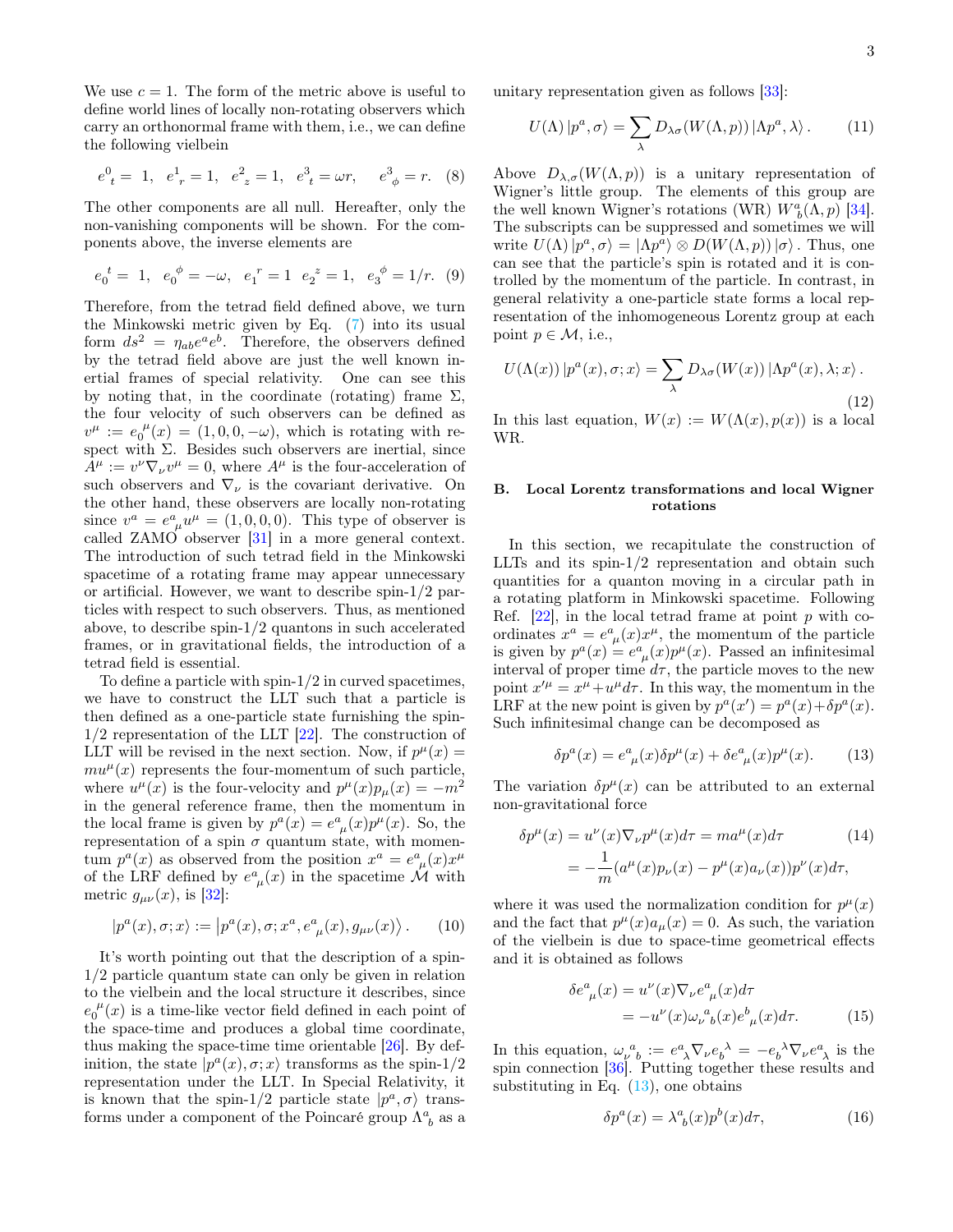where

$$
\lambda^{a}_{\ b}(x) = -(a^{a}(x)u_{b}(x) - u^{a}(x)a_{b}(x)) + \chi^{a}_{\ b} \qquad (17)
$$

with  $\chi^a_{\ b} := -u^{\nu}(x)\omega^{\ a}_{\nu \ b}(x)$ . Eqs. [\(16\)](#page-2-1) and [\(17\)](#page-3-1) constitute an infinitesimal LLT since, as the particle moves along its world line during an infinitesimal proper time interval  $d\tau$ , the momentum in the local frame transforms as  $p^a(x) = \Lambda^a_{\ b}(x) p^b(x)$  where  $\Lambda^a_{\ b}(x) = \delta^a_{\ b} + \lambda^a_{\ b}(x) d\tau$ [\[32\]](#page-7-19).

In our case, the quanton follows a circular path according to the reference frames defined by the vielbein with the local four-velocity given by

$$
u^a = (\cosh \xi, 0, 0, \sinh \xi), \tag{18}
$$

such that  $u = dx^3/dx^0 = u^3/u^0 = \tanh \xi$ . In the coordinate frame  $\Sigma$ , the four-velocity of the quanton is given by

$$
u^{\mu} = e_a^{\ \mu}(x)u^a = (\cosh \xi, 0, 0, \frac{\sinh \xi}{r} - \omega \cosh \xi), \quad (19)
$$

such that  $\Omega = d\phi/dt = \frac{u}{r} - \omega$ . It's worth to emphasize that the quanton is moving in a circular path in the rotating frame  $\Sigma$  as well. Besides, if we set the velocity of the particle in the local frames as  $u = r\omega$ , the quanton stays still with respect to the coordinate frame  $\Sigma$ , since it's rotating with the same angular velocity  $\omega$ .

The circular path followed by the quanton with fourvelocity  $u^{\mu}$  is not a geodesic and, therefore, it's necessary a force to maintain the quanton in such circular path with such four-velocity. The non-zero component of the acceleration due to the external force is given by:

$$
a^r = u^\nu \nabla_\nu u^r = -\frac{\sinh^2 \xi}{r}.
$$
 (20)

Besides, one can show that the only non-zero infinitesimal LLT is given by

$$
\lambda^1_{3} = -\lambda^3_{1} = \frac{\sinh\xi \cosh^2 \xi}{r},\tag{21}
$$

where  $\chi^1_{3} = \sinh \xi / r$ .

Now, as mentioned before, by using a unitary representation of the LLT, in the point  $x^{\mu}$ , the state of the quanton is described by  $|p^a(x), \sigma; x\rangle$  such that, in the LRF at the point  $x^{\prime \mu}$ , the state of the quanton is now described by  $U(\Lambda(x)) | p^{a}(x), \sigma; x \rangle$  defined by Eq. [\(12\)](#page-2-2). Thus, the state of the spin changes in a local manner as the quanton moves from  $x^{\mu} \to x'^{\mu}$ . For the infinitesimal LLT, the infinitesimal local WR reads: [\[37\]](#page-7-23)  $W_b^a(x) = \delta^a_{\ b} + \vartheta^a_{\ b} d\tau$ , where

$$
v^{i}_{j}(x) = \lambda^{i}_{j}(x) + \frac{\lambda^{i}_{0}(x)p_{j}(x) - \lambda_{j0}(x)p^{i}(x)}{p^{0}(x) + m},
$$
 (22)

whereas all other terms vanish. In our case, a straightforward calculation shows that the only non-vanishing local WR is given by

$$
\vartheta^1_{3} = -\vartheta^3_{1} = \frac{\sinh\xi\cosh\xi}{r},\tag{23}
$$



4

<span id="page-3-1"></span>

<span id="page-3-2"></span>Figure 1: The local Wigner rotation as a function of the radial coordinate, r.

which corresponds to a rotation over the z-axis. It is worth noticing that  $\chi^1_{3} \neq \lambda^1_{3} \neq \vartheta^1_{3}$ , where these two non-equalities result from the acceleration of the quanton and the boost part of  $\lambda^a_{\ b}$ , respectively [\[22\]](#page-7-9). In Fig. [1,](#page-3-2) we plotted the local Wigner rotation as a function of r for different values of  $v/c$ . Finally, the difference  $\vartheta^3_{-1} - \chi^3_{-1}$ gives rise to the Thomas precession. For instance, when  $v \ll c$ , the precession angle per  $dt = \cosh \xi d\tau$  becomes  $(\vartheta_{\_1}^3 - \chi_{\_1}^3)d\tau \approx -\frac{ua}{2}dt$ , where  $a := |a^r|$  [\[22\]](#page-7-9).

Hence, the two-spinor representation of the infinitesimal Wigner rotation is then given by

$$
D(W(x)) = I_{2\times 2} + \frac{i}{4} \sum_{i,j,k=1}^{3} \epsilon_{ijk} \vartheta_{ij}(x) \sigma_k d\tau
$$

$$
= I_{2\times 2} + \frac{i}{2} \boldsymbol{\vartheta} \cdot \boldsymbol{\sigma} d\tau,
$$
(24)

where  $I_{2\times 2}$  stands for the identity matrix and  $\{\sigma_k\}_{k=1}^3$ are the well known Pauli matrices. Furthermore, the WR for a particle moving over a finite proper time interval is obtained by iterating the infinitesimal WR [\[22\]](#page-7-9), and the spin-1/2 representation for a given finite proper time is obtained by iterating Eq. [\(24\)](#page-3-3):

<span id="page-3-3"></span>
$$
D(W(x,\tau)) = \mathcal{T}e^{\frac{i}{2}\int_0^{\tau} \boldsymbol{\vartheta} \cdot \boldsymbol{\sigma} d\tau'}.
$$
 (25)

Above  $\mathcal T$  is the time-ordering operator [\[22\]](#page-7-9).

## <span id="page-3-0"></span>III. SAGNAC EFFECT FOR SPIN-1/2 PARTICLES

In this section, we shall investigate the Sagnac effect for spin-1/2 particles through local WRs and we will show that there exists a degradation of the interferometric visibility given by the generation of entanglement between the spin d.o.f. and the momenta under local WRs as a spin-1/2 quanton goes through a superposition of corotating and counter-rotating circular paths in a rotating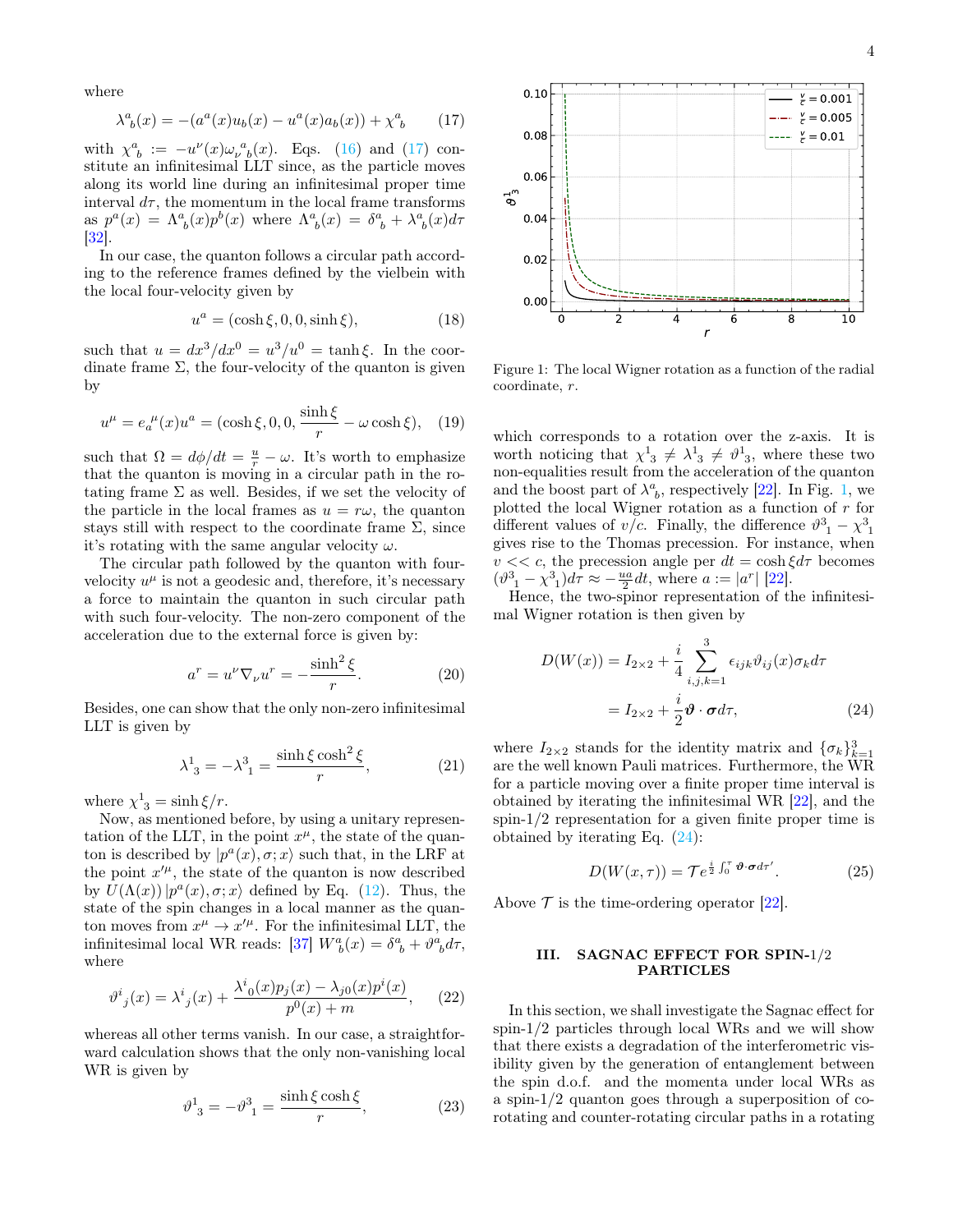platform. To make our investigation easier, we begin by assuming that momenta can be treated as discrete variables, as in Refs. [\[6,](#page-6-2) [22\]](#page-7-9). As pointed out in Ref. [\[38\]](#page-7-24), this can be justified once that it's possible to assume that the quanton wave-packet has a mean centroid that one can regard to describe the motion of the center of mass in each superposed path such that the quanton's momenta is spread duly around its mean value, given that the mean value moves along a given path  $x^{\mu}(\tau)$  in the Minkowski spacetime. Therefore, the four-momentum of the mean value as measured in a local frame will be  $p^{a}(x) = e^{a}_{\mu}(x)p^{\mu}(x)$ . Hence, the local observer deals only with the mean values. First, the mean value of the momenta which is directly related to the four-velocity of the corresponding circular geodesic. Therefore, both distributions are distinguishable (do not overlap) and centered around different momentum values such that it is possible to represent them by orthogonal vectors. Second, the mean value of the center of mass in the position basis which is also a Gaussian distribution with the mean value corresponding to the coordinates  $x^a$  of the circular geodesic.

Fig. [2](#page-4-0) represents a spin-1/2 quanton in coherent superposition of circular paths in a rotating platform. The apparatus consists of a beam splitter  $BS$ , a phase shifter, which gives a controllable phase  $\Upsilon$  that can be the angular velocity  $\omega$  of the platform, and two detectors  $D_{\pm}$ . The initial state of the quanton, before the  $BS$ , is given by  $|\Psi_i\rangle = |p_i\rangle \otimes |\tau_i\rangle = \frac{1}{\sqrt{2}}$  $\frac{1}{2} |p_i\rangle \otimes (|\!\!\uparrow\rangle + |\!\!\downarrow\rangle), \text{ with the 1-axis}$ being local quantization of the spin. Just after the BS, the state changes to

$$
|\Psi\rangle = \frac{1}{2} (|p_+; 0\rangle + i |p_-; 0\rangle) \otimes (|\uparrow\rangle + |\downarrow\rangle), \qquad (26)
$$

where  $\phi = 0$  corresponds to the coordinate of the point where the quanton was putted in a coherent superposition in opposite directions with constant four-velocity  $u_{\pm}^{a} = (e_{\mu}^{0} u_{\pm}^{\mu}, 0, 0, e_{\mu}^{3} u_{\pm}^{\mu}).$  Here, we assumed that the beam-splitter BS do not affect the spin degree of freedom. However, it is possible to consider the beam-splitter as a Stern-Gerlach apparatus, such that the spin d.o.f is coupled to the momentum d.o.f.

After some interval of proper time  $d\tau$ , the quanton has travel along its circular paths such that the spin-1/2 representation of the finite WR is given by

$$
D(W(\pm, \tau)) = e^{-\frac{i}{2}\sigma_2\vartheta^1{}_3 \int_{\pm} d\tau}, \qquad (27)
$$

where  $+$  refers to the co-rotating circular path while  $$ refers to the counter-rotating circular path. The timeordering operator is not needed, once  $\vartheta^1_{3}$  is constant along the circular paths. Therefore, the state of the quanton in the local frame at point  $\phi = 2\pi$ , right before BS,



<span id="page-4-0"></span>Figure 2: A spin-1/2 quanton in coherent superposition of circular paths in a rotating platform in Minkowski spacetime. The apparatus consists of a beam splitter  $BS$ , a phase shifter, which gives a controllable phase  $\Upsilon$ , and detectors  $D_{\pm}$  in a rotating platform.

is given

$$
U(\Lambda) \left| \Psi \right\rangle = \frac{1}{2} \left| p_+; 2\pi \right\rangle \otimes e^{-\frac{i}{2}\sigma_y \vartheta^1_3 \int_+ d\tau} \left( \left| \uparrow \right\rangle + \left| \downarrow \right\rangle \right) + \frac{ie^{i\Upsilon}}{2} \left| p_-; 2\pi \right\rangle \otimes e^{-\frac{i}{2}\sigma_y \vartheta^1_3 \int_- d\tau} \left( \left| \uparrow \right\rangle + \left| \downarrow \right\rangle \right),
$$
\n(28)

which, in general, is an entangled state. The detection probabilities corresponding to Eq.  $(28)$ , after the BS, are given by

<span id="page-4-1"></span>
$$
P_{\pm} = \frac{1}{2} \left( 1 \mp \cos\left(\frac{\vartheta^1 \cdot 3\Delta \tau}{2}\right) \cos \Upsilon \right),\tag{29}
$$

where  $\Delta \tau := \int_{\pm} d\tau - \int_{-} d\tau$  is the difference of the proper time between the two circular paths.

By varying the controllable phase shift Υ, the probabilities  $P_{\pm}$  are made to oscillate with amplitude V, which is called the interferometric visibility and can be calculated using  $[6]$ :

$$
\mathcal{V} = \left| \langle \tau_i | e^{-\frac{i}{2}\sigma_y \vartheta^1 \cdot 3 \Delta \tau} | \tau_i \rangle \right| \tag{30}
$$

<span id="page-4-2"></span>
$$
= \left| \cos \left( \frac{\vartheta^1 \cdot 3 \Delta \tau}{2} \right) \right|, \tag{31}
$$

where  $|\tau_i\rangle = \frac{1}{\sqrt{2}}$  $\frac{1}{2}(|\uparrow\rangle + |\downarrow\rangle)$  is the initial state of the clock. In addition, the difference  $\Delta \tau$  is the Sagnac time delay that for matter beams can be calculated through [\[39,](#page-7-25) [40\]](#page-7-26)

$$
\Delta \tau = -2\sqrt{-g_{tt}(x_{det})} \oint \frac{g_{t\phi}}{g_{tt}} d\phi = \frac{4\pi r^2 \omega}{\sqrt{1 - \omega^2 r^2}} \approx 4A\omega,
$$
\n(32)

where  $g_{tt}(x_{det})$  is the tt-component of the metric evaluated at detector's position, which is also at a distance r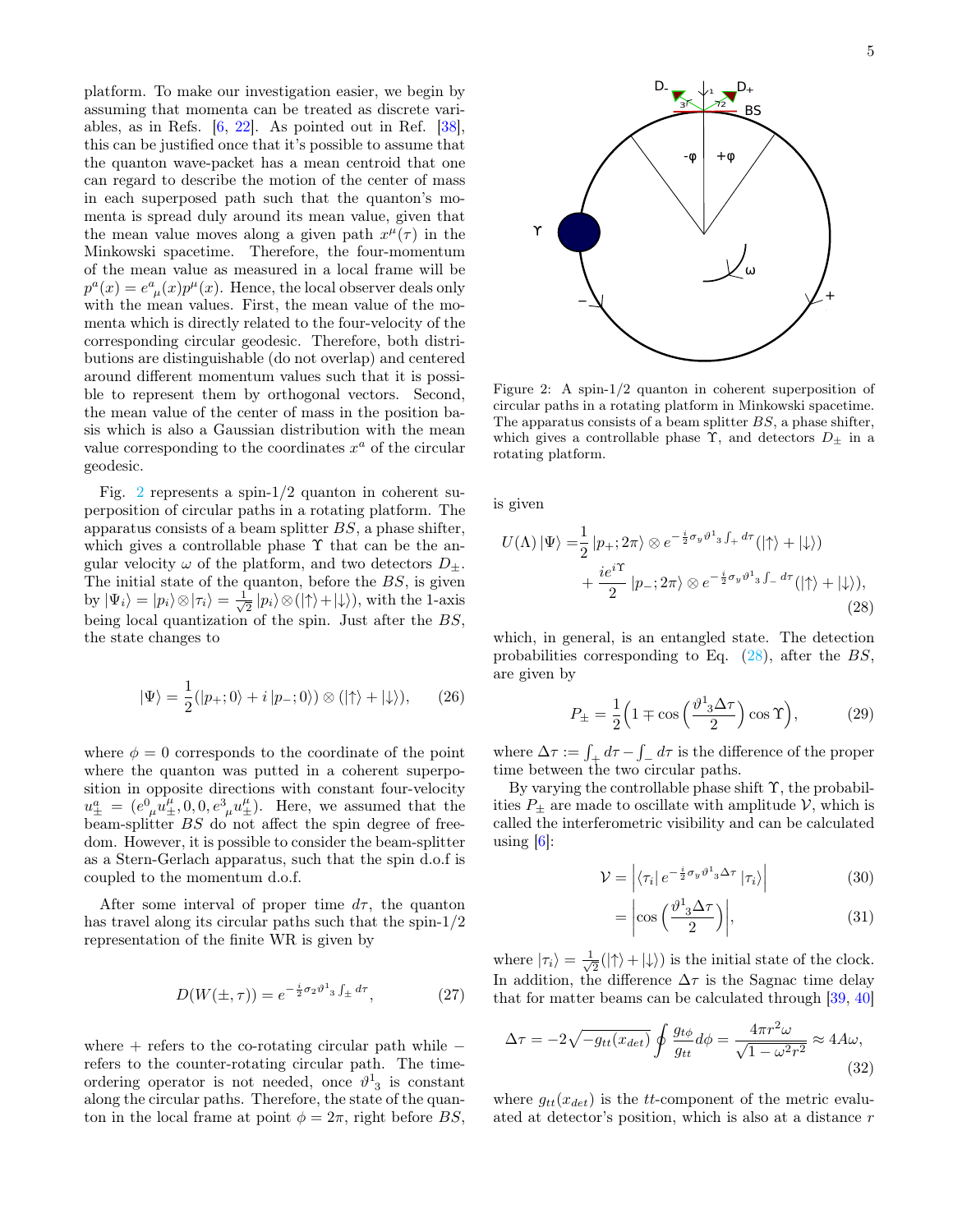from the center of the disk and  $A$  is the area embraced by the arms of the interferometer. Besides, it is important to say that the total angle  $\Theta_{\pm} := \vartheta^{1}_{3} \int_{\pm} d\tau$  reflects the "trivial rotation" of  $2\pi$ , that the spin undergoes as it completes the circular orbit, and the rotation due to spacetime effects [\[22\]](#page-7-9). Therefore, it's common to compensate the trivial rotation angle of  $2\pi$  to obtain the total Wigner rotation solely by spacetime effects by defining  $\Omega_{\pm} = \Theta_{\pm} - 2\pi$ . However, in our case, the trivial rotation of each circular does not affect the visibility, since Eq. [\(31\)](#page-4-2) will be the same for any argument multiple of  $2\pi$ , i.e.,  $\vartheta^1_{3}\Delta \tau \pm 2n\pi$ , where *n* is an integer.

Now, without the entanglement between the spin and the momentum, the visibility reaches its maximum possible value, i.e.,  $V = 1$ . However, with the introduction of the internal d.o.f. and its entanglement with the momentum results in a change in the interferometric visibility. In this case, the difference of the total WR for each branch of the interferometer can be assigned to the Sagnac time delay, since  $\vartheta^1_{3}$  is the same for both paths. This is the main result of this work, i.e., the fact that, for spin-1/2 particles, the Sagnac time delay also affects the interferometric visibility according to the framework developed in Ref. [\[22\]](#page-7-9) through local WR, since the spin evolves to different quantum states for each path of the interferometer, as one can see in Eq.  $(28)$ , which leads to the degradation of the interferometric visibility given by the generation of entanglement between the spin d.o.f. and the momenta.

Finally, in Fig.  $3(a)$  we plotted the visibility as a function of  $\omega$  for the parameters  $r = 3m$  and  $\frac{v}{c} = 0.6 \times 10^{-5}$ , where the velocity of the particle corresponds to typical velocities of thermal neutrons [\[41\]](#page-7-27), which is of order  $v \approx 2000m/s$ , as well the values of  $\omega$  and r are in the same order of those tested for photons in Ref. [\[20\]](#page-7-7). As well, in Fig. [4\(a\),](#page-6-7) it is shown V as a function of r, for the parameters  $\omega = 10Hz$  and  $\frac{v}{c} = 0.6 \times 10^{-5}$ . While, in Figs.  $3(b)$  and  $4(b)$  we plotted the von Neumann entropy of the reduced density matrix of the state given by Eq. [\(28\)](#page-4-1), i.e.,  $S_{vn}(\rho_{\Lambda s}) = S_{vn}(\rho_{\Lambda p})$ , as a function of  $\omega$  and r, respectively, where  $\rho_{\Lambda s} = \text{Tr}_p(U(\Lambda) | \Psi \rangle \! \langle \Psi | U^{\dagger}(\Lambda))$  denotes the reduced density matrix of the spin and similar for the momenta. Since the bipartite quantum system is in a pure state given by Eq.  $(28)$ , the von Neumann entropy of the reduced states is a well known entanglement monotone  $[42]$ . Thus, one can see that the decrease of the interferometric visibility due to the entanglement between the external and internal d.o.f are very tiny and difficult to be measured. Besides, it is worthwhile to point out that, as in Ref. [\[8\]](#page-6-9), a 'clock' with a Hilbert space of finite dimension has a periodic time evolution. So, it is to be anticipated that the visibility oscillates periodically as a function of the difference of the proper times elapsed in the two arms of the interferometer. This will also happen here if we are able to control spin-1/2 particles in a Sagnac interferometer with velocities bigger than the velocity of typical thermal neutrons, or to increase any of the other two parameters: r and  $\omega$ . Finally,

<span id="page-5-1"></span>

<span id="page-5-2"></span>Figure 3: Interferometric visibility,  $V$ , and entanglement entropy,  $S_{vn}(\rho_{\Lambda p}) = S_{vn}(\rho_{\Lambda s})$ , as a function  $\omega$ .

it is worth mentioning that, if the beam splitter entangles the momentum and spin, then the visibility after BS, in principle, is zero because the which-path information is encoded in the spin d.o.f Therefore, the action of  $U(\Lambda)$ in this case will be to degrade the entanglement between both degrees of freedom, and to increase the quantum coherence of both degrees of freedom as the quanton is travelling in the arms of the interferometer, since, in this scenario, entanglement and coherence are complementary quantities, as already shown by us in Ref. [\[43\]](#page-7-29).

#### <span id="page-5-0"></span>IV. CONCLUSIONS

In this article, we studied the Sagnac effect for spin-1/2 particles through the local Wigner rotations according to the framework developed in Ref. [\[22\]](#page-7-9). The main result of our work is the realization that the dissimilarity in the proper time elapsed along the two paths, known as the Sagnac time delay, makes the spin evolve to different states for each branch of the two-arms interferometer.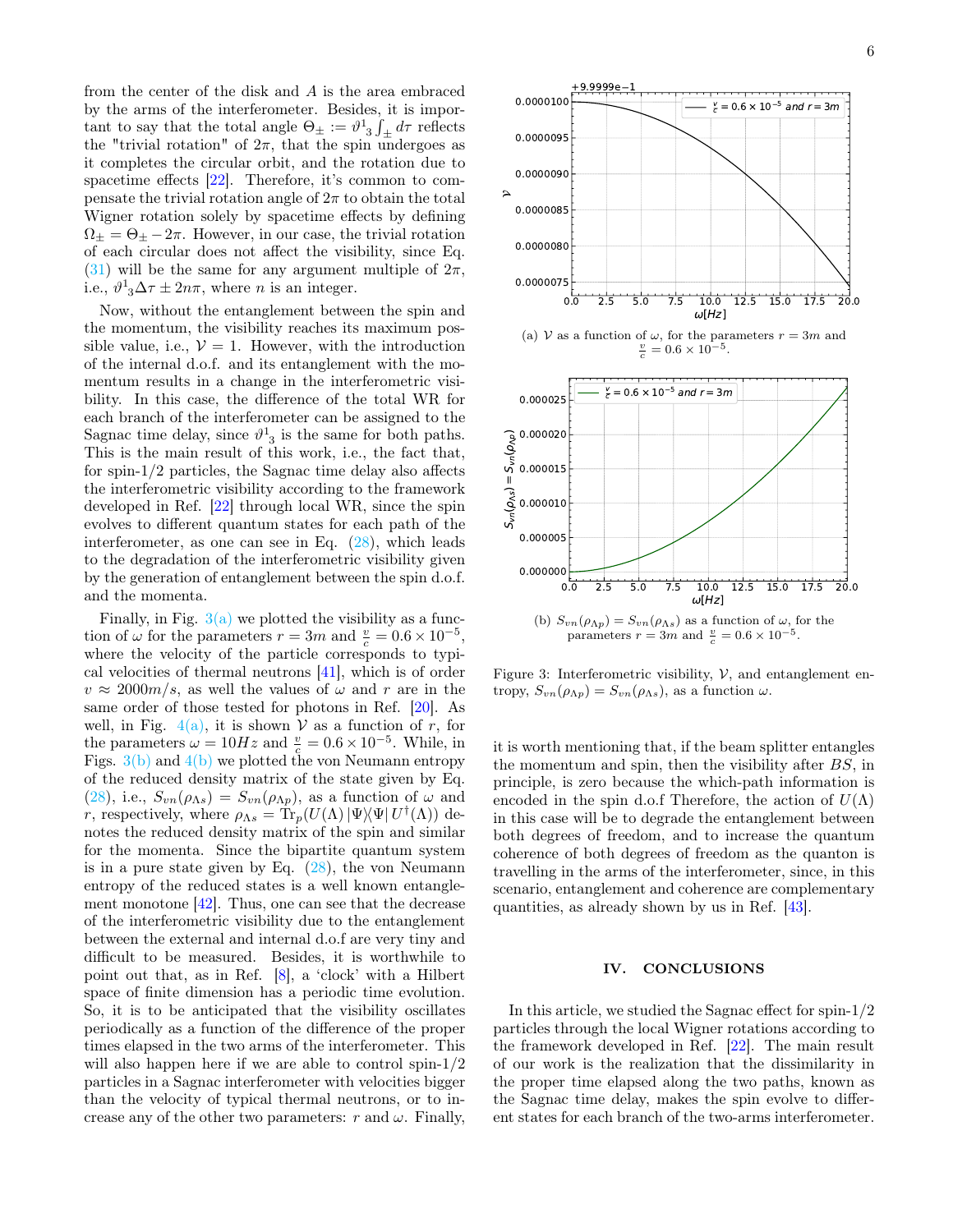<span id="page-6-7"></span>

(a) V as a function of r, for the parameters  $\omega = 10Hz$  and  $\frac{v}{c} = 0.6 \times 10^{-5}$ .



<span id="page-6-8"></span>Figure 4: Interferometric visibility,  $V$ , and entanglement entropy,  $S_{vn}(\rho_{\Lambda p}) = S_{vn}(\rho_{\Lambda s})$ , as a function r.

# References

- <span id="page-6-0"></span>[1] S. Bose, A. Mazumdar, G. W. Morley, H. Ulbricht, M. Toroš, M. Paternostro, A. A. Geraci, P. F. Barker, M. S. Kim, and G. Milburn, Spin Entanglement Witness for Quantum Gravity, Phys. Rev. Lett. 119, 240401 (2017).
- [2] C. Marletto and V. Vedral, Gravitationally Induced Entanglement between Two Massive Particles is Sufficient Evidence of Quantum Effects in Gravity, Phys. Rev. Lett. 119, 240402 (2017).
- [3] M. Christodoulou and C. Rovelli, On the possibility of laboratory evidence for quantum superposition of geometries, Phys. Lett. B 792, 64 (2019).
- [4] R. J. Marshman, A. Mazumdar, and S. Bose, Locality and entanglement in table-top testing of the quantum nature of linearized gravity, Phys. Rev. A 101, 052110 (2020).
- <span id="page-6-1"></span>[5] C. Marletto and V. Vedral, Sagnac interferometer and the quantum nature of gravity, J. Phys. Commun. 5, 051001 (2021).
- <span id="page-6-2"></span>[6] M. Zych, F. Costa, I. Pikovski, and  $\check{C}$ . Brukner, Quan-

This leads to the degradation of the interferometric visibility given by the creation of entanglement between the spin d.o.f. and the momenta, as argued in Ref. [\[6\]](#page-6-2). However, the decrease of the interferometric visibility due to the entanglement between the external and internal d.o.f. are very tiny for velocities typical of thermal neutrons. Finally, it is worth mentioning that it is possible to explore the Sagnac effect for spin-1/2 particles in another spacetimes, as those regarded in Refs. [\[44,](#page-7-30) [45\]](#page-7-31).

### Acknowledgments

This work was supported by the Coordenação de Aperfeiçoamento de Pessoal de Nível Superior (CAPES), process 88882.427924/2019-01, and by the Instituto Nacional de Ciência e Tecnologia de Informação Quântica (INCT-IQ), process 465469/2014-0.

tum interferometric visibility as a witness of general relativistic proper time, Nat Commun. 2, 505 (2011).

- [7] M. Zych, F. Costa, I. Pikovski, T. C. Ralph, and Č. Brukner, General relativistic effects in quantum interference of photons, Class. Quantum Grav. 29, 224010 (2012).
- <span id="page-6-9"></span>[8] M. Zych, I. Pikovski, F. Costa, and  $\check{C}$ . Brukner, General relativistic effects in quantum interference of "clocks", J. Phys.: Conf. Ser. 723, 012044 (2016).
- <span id="page-6-3"></span>[9] M. L. W. Basso and J. Maziero, Interferometric visibility in curved spacetimes, Class. Quantum Grav. 38, 135007 (2021).
- <span id="page-6-4"></span>[10] G. Sagnac, C. R. Acad. Sci. Paris 157, 708 (1913), the English translation can be found in G. Rizzi and M.L. Ruggiero, Relativity in Rotating Frames, eds. (Kluwer Academic Publishers, Dordrecht, 2003).
- <span id="page-6-5"></span>[11] M. L. Ruggiero and A. Tartaglia, A Note on the Sagnac Effect and Current Terrestrial Experiments, Eur. Phys. J. Plus 129, 126 (2014).
- <span id="page-6-6"></span>[12] M. L. Ruggiero, Sagnac Effect, Ring Lasers and Terrestrial Tests of Gravity. Galaxies 3, 84 (2015).